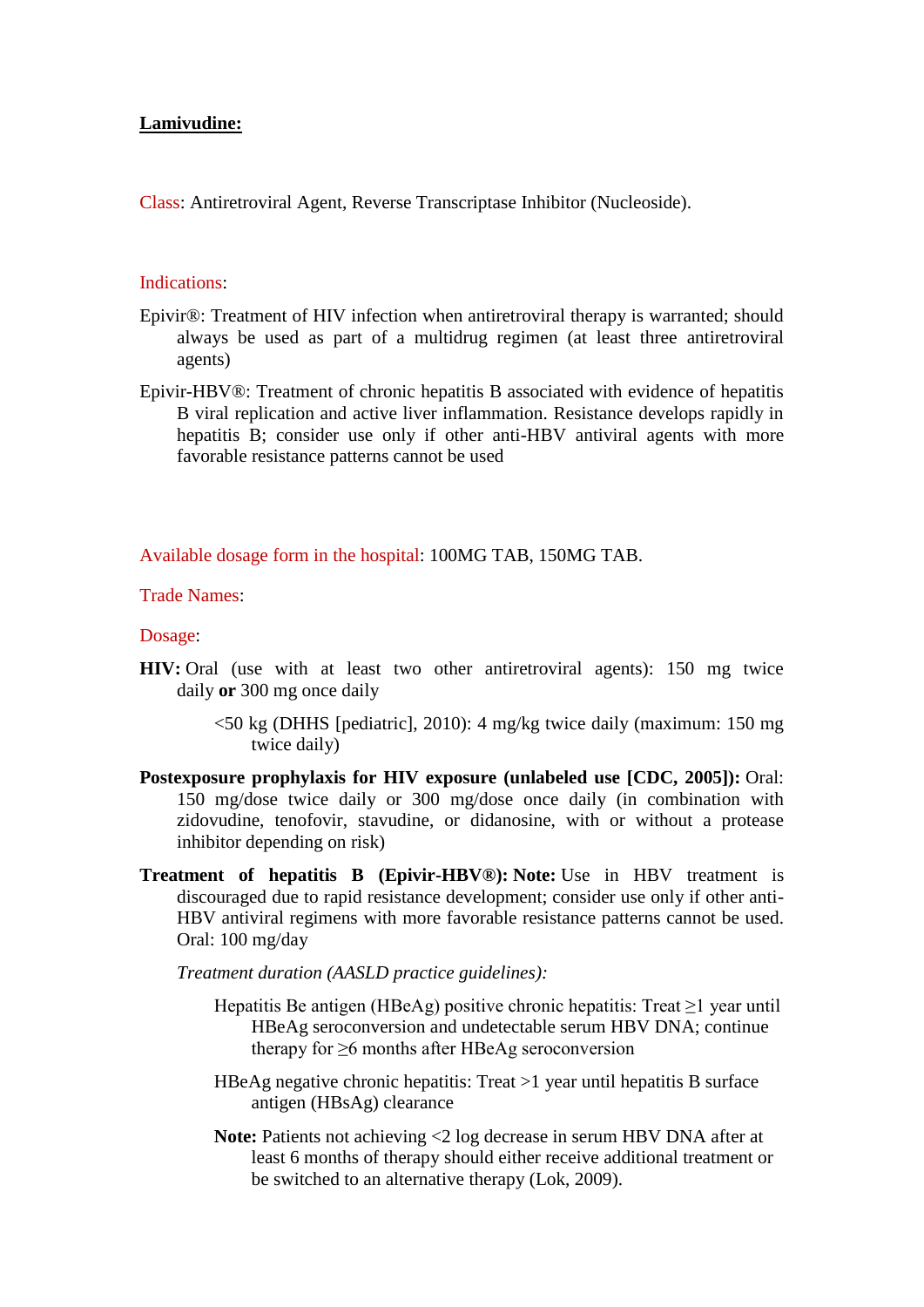- **Treatment of hepatitis B/HIV coinfection (in patients with both infections requiring treatment): Note:** The formulation and dosage of Epivir-HBV<sup>®</sup> are not appropriate for patients infected with both HBV and HIV. Tenofovir and lamivudine are a preferred NRTI backbone in a fully suppressive antiretroviral regimen for the treatment of HIV/HBV coinfection (DHHS, 2013).
	- Oral: 150 mg/dose twice daily or 300 mg/dose once daily, in combination with other antiretrovirals in an antiretroviral (ARV) regimen (DHHS, 2013)

#### **Dosing: Renal Impairment**

### **HIV:**

.

Patients ≤16 years: Insufficient data; however, dose reduction should be considered.

Patients >16 years:

- $Cl<sub>cr</sub>$  30-49 mL/minute: Administer 150 mg once daily
- $Cl_{cr}$  15-29 mL/minute: Administer 150 mg first dose, then 100 mg once daily
- $Cl_{cr}$  5-14 mL/minute: Administer 150 mg first dose, then 50 mg once daily
- $Cl_{cr}$  <5 mL/minute: Administer 50 mg first dose, then 25 mg once daily

## **Treatment of hepatitis B patients:** Adults:

 $Cl_{cr}$  30-49 mL/minute: Administer 100 mg first dose, then 50 mg once daily.

- $Cl_{cr}$  15-29 mL/minute: Administer 100 mg first dose, then 25 mg once daily.
- $Cl_{cr}$  5-14 mL/minute: Administer 35 mg first dose, then 15 mg once daily.
- $Cl_{cr}$  <5 mL/minute: Administer 35 mg first dose, then 10 mg once daily.
- Dialysis: Negligible amounts are removed by 4-hour hemodialysis or peritoneal dialysis. Supplemental dosing not needed; however, dosing after dialysis is recommended (DHHS, 2013).